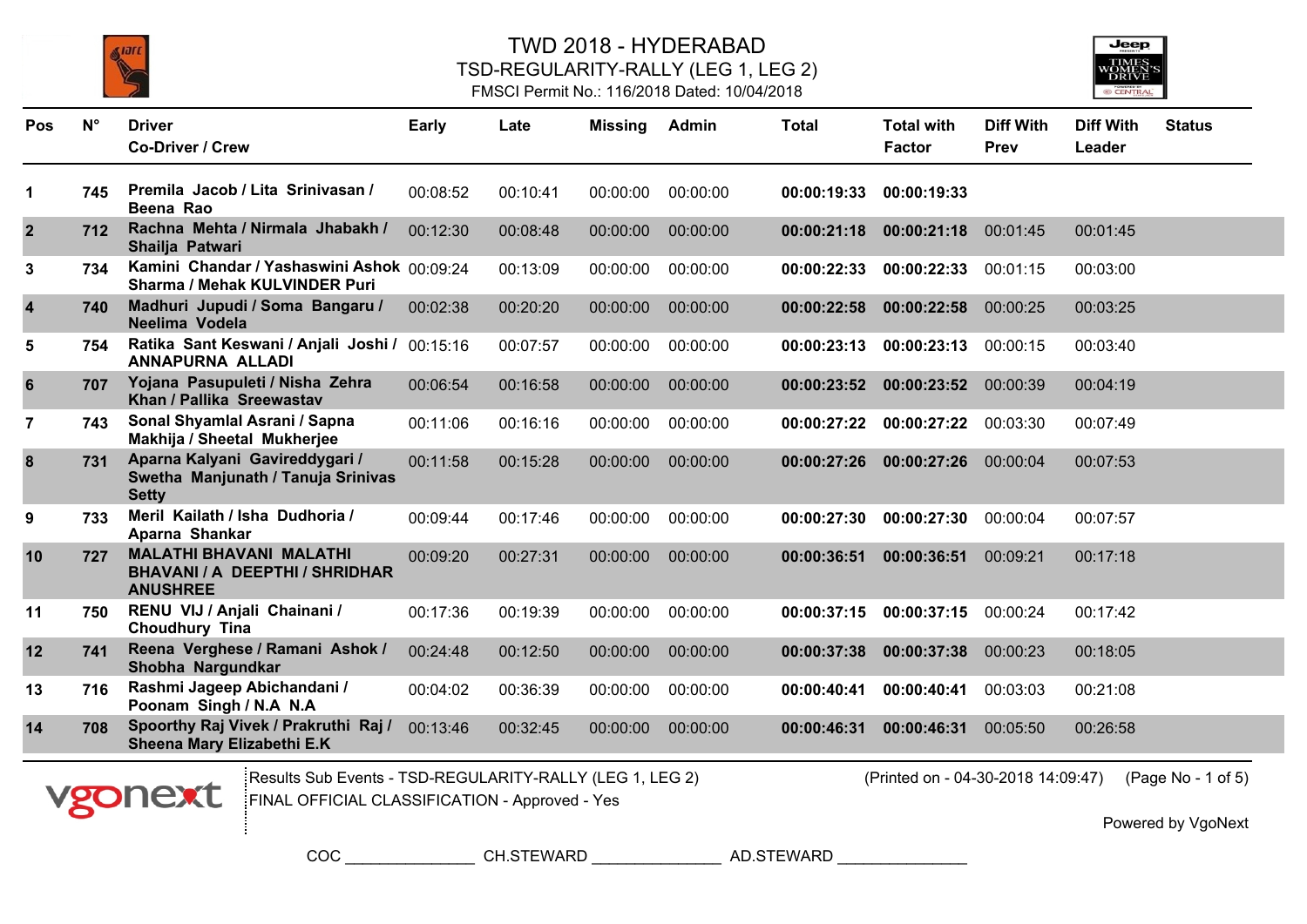



#### FMSCI Permit No.: 116/2018 Dated: 10/04/2018

| Pos | $N^{\circ}$ | <b>Driver</b>                                                       | <b>Early</b> | Late     | <b>Missing</b> | Admin    | <b>Total</b> | <b>Total with</b> | <b>Diff With</b> | <b>Diff With</b> | <b>Status</b> |
|-----|-------------|---------------------------------------------------------------------|--------------|----------|----------------|----------|--------------|-------------------|------------------|------------------|---------------|
|     |             | <b>Co-Driver / Crew</b>                                             |              |          |                |          |              | <b>Factor</b>     | <b>Prev</b>      | Leader           |               |
| 15  | 729         | Harleen Multani Gajria / Mita Jain /<br>Loveleen Arun               | 00:32:08     | 00:15:25 | 00:00:00       | 00:00:00 | 00:00:47:33  | 00:00:47:33       | 00:01:02         | 00:28:00         |               |
| 16  | 736         | Maithili Pramod Tembe / Tejilee<br>Pramod Tembe / Nasima Sonu Singh | 00:08:44     | 00:39:57 | 00:00:00       | 00:00:00 | 00:00:48:41  | 00:00:48:41       | 00:01:08         | 00:29:08         |               |
| 17  | 714         | Moiza Rafath / Sangeeta Akkaraju<br>Chandrasekhar / Roma Singhee    | 00:31:16     | 00:17:51 | 00:00:00       | 00:00:00 | 00:00:49:07  | 00:00:49:07       | 00:00:26         | 00:29:34         |               |
| 18  | 760         | Anita Rao / Nagamani Eadala /<br>Panchami Rao Nagarajan             | 00:13:00     | 00:37:48 | 00:00:00       | 00:00:00 | 00:00:50:48  | 00:00:50:48       | 00:01:41         | 00:31:15         |               |
| 19  | 723         | Kakali Bhattacharya / Kanyaratna<br>Pattnaik / Sujata Polamuri      | 00:30:30     | 00:23:15 | 00:00:00       | 00:00:00 | 00:00:53:45  | 00:00:53:45       | 00:02:57         | 00:34:12         |               |
| 20  | 703         | Mohita Dolwani / varsha purohit /<br>Anamika Sanjay Pania           | 00:37:22     | 00:19:52 | 00:00:00       | 00:00:00 | 00:00:57:14  | 00:00:57:14       | 00:03:29         | 00:37:41         |               |
| 21  | 744         | Vasudha Rajeev / Sharanya<br>Konidala / EKTA SAWANT                 | 00:27:42     | 00:30:04 | 00:00:00       | 00:00:00 | 00:00:57:46  | 00:00:57:46       | 00:00:32         | 00:38:13         |               |
| 22  | 705         | Harija Akkineni / Nitu Surana /<br><b>Madhu VERMA</b>               | 00:33:34     | 00:31:07 | 00:00:00       | 00:00:00 | 00:01:04:41  | 00:01:04:41       | 00:06:55         | 00:45:08         |               |
| 23  | 715         | Smitha Rajan / Vandana Ramdas<br>Shirur / Manali Vengurlekar        | 00:35:22     | 00:30:10 | 00:00:00       | 00:00:00 | 00:01:05:32  | 00:01:05:32       | 00:00:51         | 00:45:59         |               |
| 24  | 719         | Krishna PRIYA VANAM / Priya<br><b>Ballavaram S / Sunita Deevela</b> | 00:45:26     | 00:20:25 | 00:00:00       | 00:00:00 | 00:01:05:51  | 00:01:05:51       | 00:00:19         | 00:46:18         |               |
| 25  | 718         | SOUJANYA PHILLIPS / PAYAL<br><b>VALERA / PRIYAL THAKKER</b>         | 00:39:50     | 00:26:22 | 00:00:00       | 00:00:00 | 00:01:06:12  | 00:01:06:12       | 00:00:21         | 00:46:39         |               |
| 26  | 763         | Shilpa Sameer Shah / Darshana<br>Rishi Shah / Vilopa Bhavesh Mehta  | 00:32:24     | 00:38:28 | 00:00:00       | 00:00:00 | 00:01:10:52  | 00:01:10:52       | 00:04:40         | 00:51:19         |               |
| 27  | 726         | Latha Sarma / Ann Campos /<br>Sujatha Rajamani                      | 00:34:14     | 00:32:20 | 00:00:00       | 00:05:00 | 00:01:11:34  | 00:01:11:34       | 00:00:42         | 00:52:01         |               |
| 28  | 722         | Shruti Mallpani / Pooja Mitra /<br>Radhika Talwar                   | 00:42:36     | 00:24:44 | 00:00:00       | 00:05:00 | 00:01:12:20  | 00:01:12:20       | 00:00:46         | 00:52:47         |               |
| 29  | 701         | Padmavathi Gundumalla / Gitanjali<br>Rajamani / Subha Veerappaneni  | 00:21:10     | 00:51:48 | 00:00:00       | 00:00:00 | 00:01:12:58  | 00:01:12:58       | 00:00:38         | 00:53:25         |               |



Results Sub Events - TSD-REGULARITY-RALLY (LEG 1, LEG 2) (Printed on - 04-30-2018 14:09:47) FINAL OFFICIAL CLASSIFICATION - Approved - Yes

(Printed on - 04-30-2018 14:09:47) (Page No - 2 of 5)

Powered by VgoNext

COC \_\_\_\_\_\_\_\_\_\_\_\_\_\_\_ CH.STEWARD \_\_\_\_\_\_\_\_\_\_\_\_\_\_\_ AD.STEWARD \_\_\_\_\_\_\_\_\_\_\_\_\_\_\_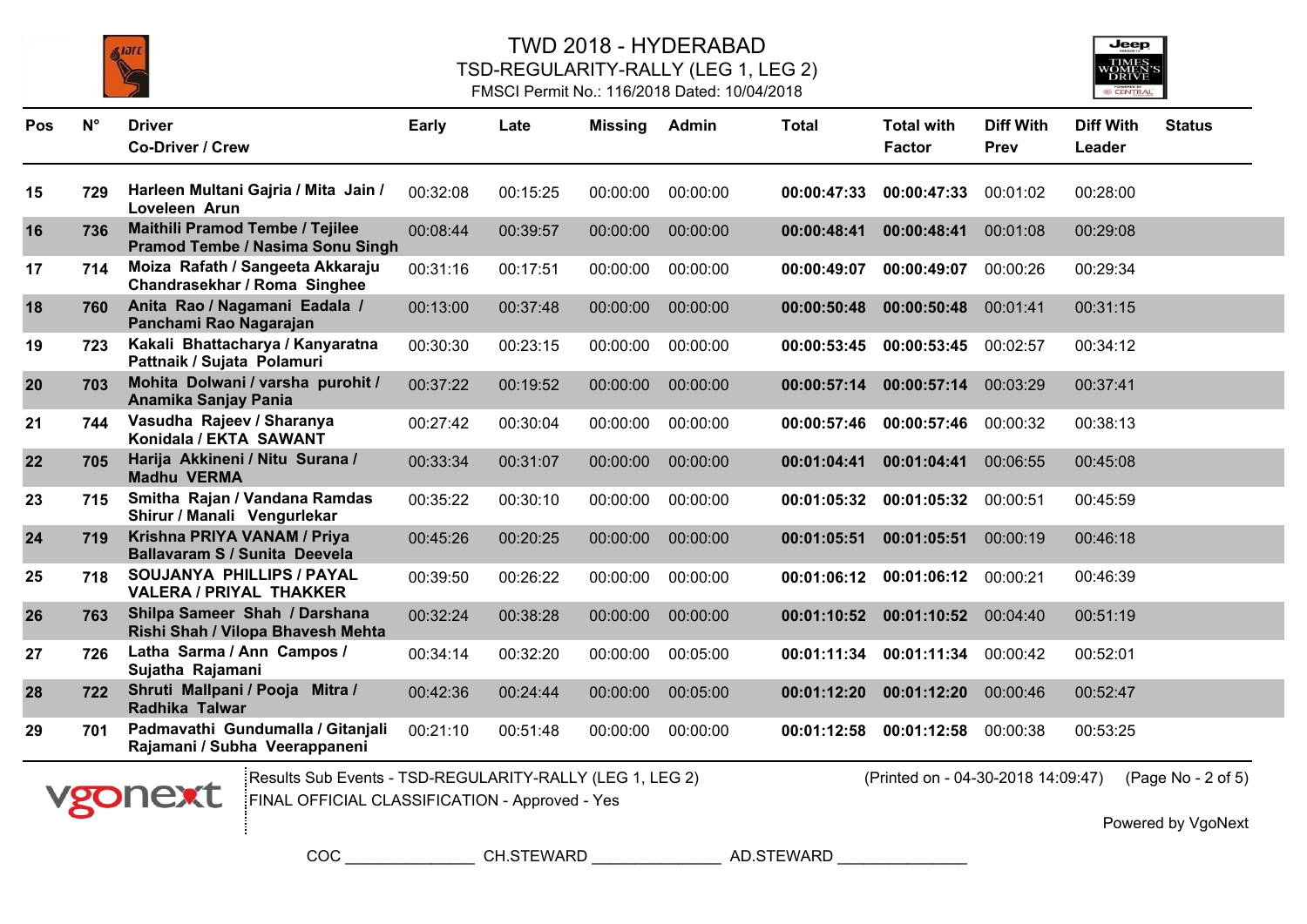





| <b>Pos</b> | $N^{\circ}$ | <b>Driver</b><br><b>Co-Driver / Crew</b>                                            | <b>Early</b> | Late     | <b>Missing</b> | Admin    | <b>Total</b> | <b>Total with</b><br><b>Factor</b> | <b>Diff With</b><br>Prev | <b>Diff With</b><br>Leader | <b>Status</b> |
|------------|-------------|-------------------------------------------------------------------------------------|--------------|----------|----------------|----------|--------------|------------------------------------|--------------------------|----------------------------|---------------|
|            |             | Sangita Patil / Praveena Bhargav /                                                  |              |          |                |          |              |                                    |                          |                            |               |
| 30         | 725         | <b>Prachi Pramod Deodhar</b>                                                        | 00:14:52     | 00:55:50 | 00:00:00       | 00:05:00 | 00:01:15:42  | 00:01:15:42                        | 00:02:44                 | 00:56:09                   |               |
| 31         | 735         | Indira Reddy Kudumula / Archana<br>Chigullapally / Jahanara Shaik                   | 00:39:42     | 00:35:29 | 00:00:00       | 00:05:00 | 00:01:20:11  | 00:01:20:11                        | 00:04:29                 | 01:00:38                   |               |
| 32         | 757         | Purvi KINJAL Shah / Rachita NILESH 00:52:46<br>Shah / Karishma Shah                 |              | 00:27:40 | 00:00:00       | 00:00:00 | 00:01:20:26  | 00:01:20:26                        | 00:00:15                 | 01:00:53                   |               |
| 33         | 732         | Falguni Shreepal Shah / Kalpana<br>Vijaykumar Garde / Vishaka<br><b>Viswanathan</b> | 00:31:32     | 00:53:30 | 00:00:00       | 00:00:00 | 00:01:25:02  | 00:01:25:02                        | 00:04:36                 | 01:05:29                   |               |
| 34         | 720         | Radhika Ganta / Lenuka Reddy /<br>Deepika Raj Bhagat                                | 00:40:50     | 00:44:36 | 00:00:00       | 00:00:00 | 00:01:25:26  | 00:01:25:26                        | 00:00:24                 | 01:05:53                   |               |
| 35         | 739         | APARNA RAO / DEEPA CHANDER / 00:48:46<br><b>RAKSHA NARAYAN</b>                      |              | 00:37:07 | 00:00:00       | 00:00:00 | 00:01:25:53  | 00:01:25:53                        | 00:00:27                 | 01:06:20                   |               |
| 36         | 748         | Tahseen Quadri / Nikhat Yasmeen / 00:58:14<br>Aishwarya SUBRAMANIAM                 |              | 00:28:51 | 00:00:00       | 00:00:00 | 00:01:27:05  | 00:01:27:05                        | 00:01:12                 | 01:07:32                   |               |
| 37         | 724         | Adi Lakshmi Nekkanti / Sowmini<br>Nekkanti / Rajeshwari Nekkanti                    | 00:21:38     | 01:07:27 | 00:00:00       | 00:00:00 | 00:01:29:05  | 00:01:29:05                        | 00:02:00                 | 01:09:32                   |               |
| 38         | 742         | Padma Singh / Rita Kalaichelvan /<br>N.A N.A N.A                                    | 00:54:36     | 00:35:30 | 00:00:00       | 00:00:00 | 00:01:30:06  | 00:01:30:06                        | 00:01:01                 | 01:10:33                   |               |
| 39         | 737         | Poonam Wadhar / Mamta Anand<br>Chhabriya / Aakanksha Singh<br><b>Thakur</b>         | 00:09:34     | 00:50:54 | 00:30:00       | 00:00:00 | 00:01:30:28  | 00:01:30:28                        | 00:00:22                 | 01:10:55                   |               |
| 40         | 756         | Pravalika Allamudi / Ratna<br>Allamudi / JAYALAKSHMI<br><b>GUMMADI</b>              | 01:09:56     | 00:26:27 | 00:00:00       | 00:00:00 | 00:01:36:23  | 00:01:36:23                        | 00:05:55                 | 01:16:50                   |               |
| 41         | 738         | Venkateshwari Peddireddi / Savita<br>Reddy / Kavita Golechha                        | 01:02:50     | 00:35:37 | 00:00:00       | 00:00:00 | 00:01:38:27  | 00:01:38:27                        | 00:02:04                 | 01:18:54                   |               |
| 42         | 717         | Somya Tripathi / Vartika Singh /<br>Juhi Misra                                      | 00:06:24     | 01:32:14 | 00:00:00       | 00:00:00 | 00:01:38:38  | 00:01:38:38                        | 00:00:11                 | 01:19:05                   |               |



Results Sub Events - TSD-REGULARITY-RALLY (LEG 1, LEG 2) (Printed on - 04-30-2018 14:09:47) FINAL OFFICIAL CLASSIFICATION - Approved - Yes

(Printed on - 04-30-2018 14:09:47) (Page No - 3 of 5)

Powered by VgoNext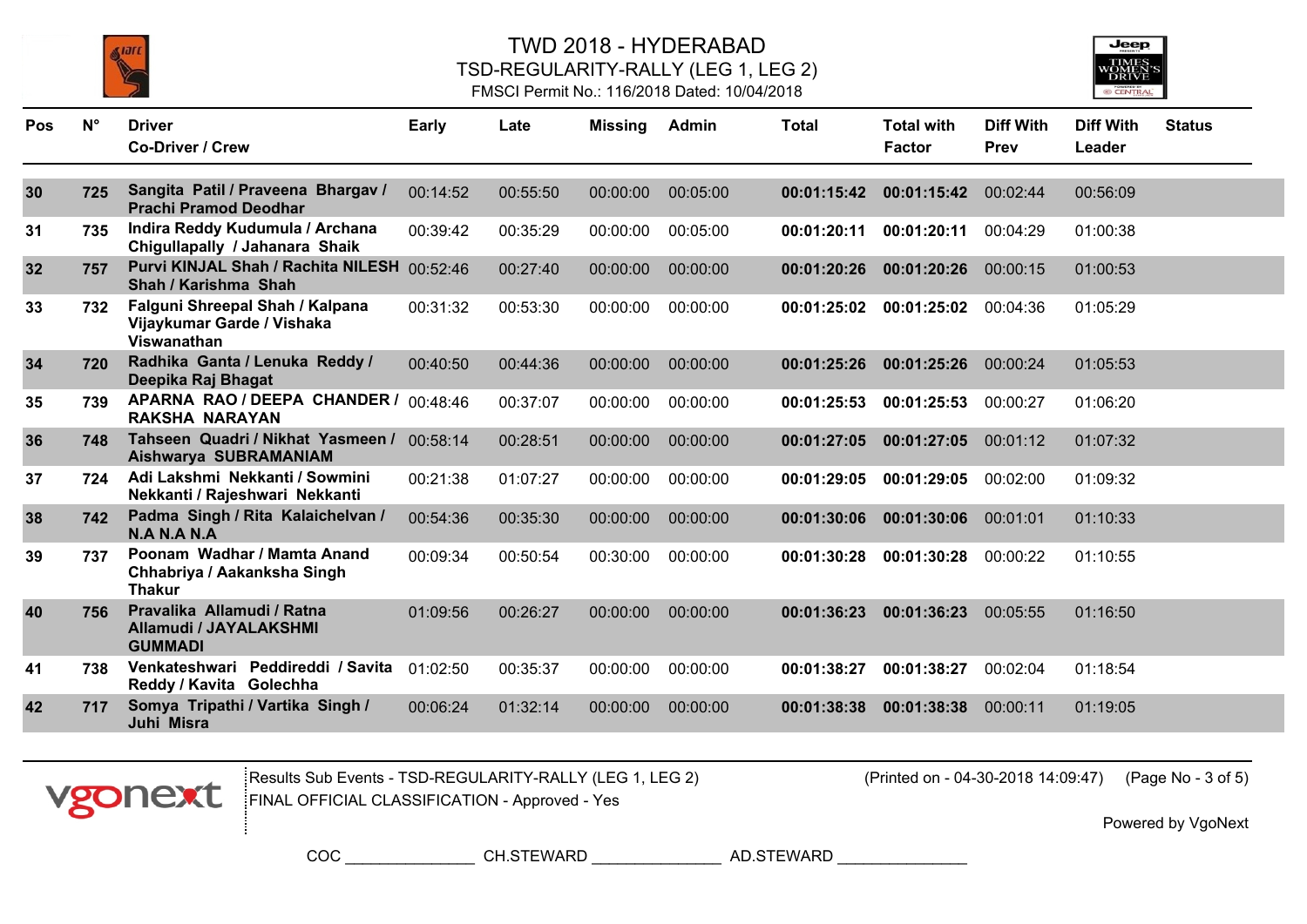





| <b>Pos</b> | $N^{\circ}$ | <b>Driver</b><br><b>Co-Driver / Crew</b>                                                | Early    | Late     | <b>Missing</b> | Admin    | <b>Total</b> | <b>Total with</b><br><b>Factor</b> | <b>Diff With</b><br>Prev | <b>Diff With</b><br>Leader | <b>Status</b> |
|------------|-------------|-----------------------------------------------------------------------------------------|----------|----------|----------------|----------|--------------|------------------------------------|--------------------------|----------------------------|---------------|
| 43         | 709         | Deepika Chalasani / Ananta Yadav / 00:51:30<br>Shipra Yadav                             |          | 00:53:19 | 00:00:00       | 00:00:00 | 00:01:44:49  | 00:01:44:49                        | 00:06:11                 | 01:25:16                   |               |
| 44         | 730         | Sushma Sharma / Ramani Reddy /<br>Sneha Reddy                                           | 00:53:02 | 00:47:35 | 00:00:00       | 00:05:00 | 00:01:45:37  | 00:01:45:37                        | 00:00:48                 | 01:26:04                   |               |
| 45         | 713         | Bhavana S Kandalla / Manvi Mehta / 01:06:36<br>N.A N.A N.A                              |          | 00:44:05 | 00:00:00       | 00:00:00 | 00:01:50:41  | 00:01:50:41                        | 00:05:04                 | 01:31:08                   |               |
| 46         | 752         | Pallavi Murthy Rayabhari / Tripti<br><b>MURTY GORTI / Pragati MURTY</b><br><b>GORTI</b> | 01:07:16 | 00:56:00 | 00:00:00       | 00:00:00 | 00:02:03:16  | 00:02:03:16                        | 00:12:35                 | 01:43:43                   |               |
| 47         | 749         | Bindu Nishal Andreuzza / Ritu<br>Bhalla / Farzana Farzana Nahid                         | 00:49:00 | 00:55:34 | 00:30:00       | 00:00:00 | 00:02:14:34  | 00:02:14:34                        | 00:11:18                 | 01:55:01                   |               |
| 48         | 711         | Deepali Agnihotri / Neena Kulkarni / 01:02:28<br><b>Arti Pandey</b>                     |          | 01:33:48 | 00:00:00       | 00:00:00 | 00:02:36:16  | 00:02:36:16                        | 00:21:42                 | 02:16:43                   |               |
| 49         | 704         | Swathi Devadass / Rajendran<br><b>Monica / Shruthi Gilla</b>                            | 00:35:30 | 02:04:34 | 00:00:00       | 00:00:00 | 00:02:40:04  | 00:02:40:04                        | 00:03:48                 | 02:20:31                   |               |
| 50         | 751         | SUNITA SINGH / VIDYA SHREE /<br><b>GEETA BHATT</b>                                      | 01:05:58 | 00:39:39 | 01:00:00       | 00:00:00 | 00:02:45:37  | 00:02:45:37                        | 00:05:33                 | 02:26:04                   |               |
| 51         | 755         | <b>BAMA SHIVKUMAR / NITHA</b><br>SASHIDHARAN / N.A N.A N.A                              | 01:53:02 | 01:11:42 | 00:00:00       | 00:00:00 | 00:03:04:44  | 00:03:04:44                        | 00:19:07                 | 02:45:11                   |               |
| 52         | 759         | Sharada Nayakwadi / Lakshmi<br>Marupreddy / Nagalaxmi<br><b>Guthikonda</b>              | 00:27:18 | 02:19:36 | 00:30:00       | 00:00:00 | 00:03:16:54  | 00:03:16:54                        | 00:12:10                 | 02:57:21                   |               |
| 53         | 706         | Sanjana Dawar / Geeta Manak /<br><b>Shilpi Singh Deoli</b>                              | 02:00:58 | 01:33:01 | 00:00:00       | 00:00:00 | 00:03:33:59  | 00:03:33:59                        | 00:17:05                 | 03:14:26                   |               |
| 54         | 746         | <b>MADHURI Ganesh AKELLA / LEENA</b><br><b>CANJIVARAM / SHABNAM ANAND</b>               | 02:21:36 | 01:31:54 | 00:00:00       | 00:00:00 | 00:03:53:30  | 00:03:53:30                        | 00:19:31                 | 03:33:57                   |               |
| 55         | 710         | Meghna Ahlawat / Monica Prabha /<br>Roma Sarabhai                                       | 02:58:46 | 01:05:37 | 00:00:00       | 00:00:00 | 00:04:04:23  | 00:04:04:23                        | 00:10:53                 | 03:44:50                   |               |
| 56         | 702         | Anusha Marripudi / SUNDEEPTHI<br><b>GOPINEEDI / BHAGYA KARNATI</b>                      | 00:34:00 | 00:37:20 | 03:00:00       | 00:00:00 | 00:04:11:20  | 00:04:11:20                        | 00:06:57                 | 03:51:47                   |               |



Results Sub Events - TSD-REGULARITY-RALLY (LEG 1, LEG 2) (Printed on - 04-30-2018 14:09:47) FINAL OFFICIAL CLASSIFICATION - Approved - Yes

(Printed on - 04-30-2018 14:09:47) (Page No - 4 of 5)

Powered by VgoNext

COC \_\_\_\_\_\_\_\_\_\_\_\_\_\_\_ CH.STEWARD \_\_\_\_\_\_\_\_\_\_\_\_\_\_\_ AD.STEWARD \_\_\_\_\_\_\_\_\_\_\_\_\_\_\_